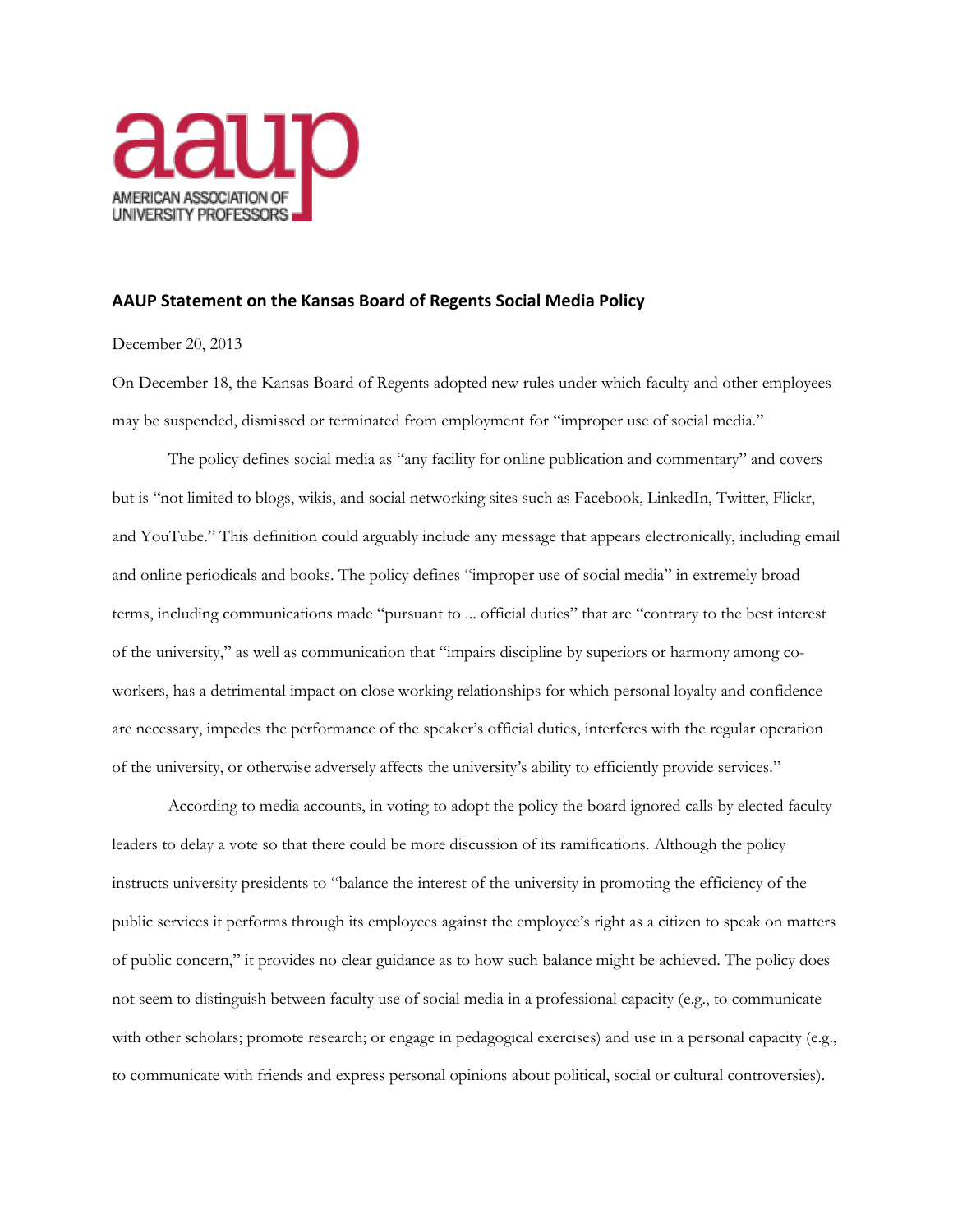The American Association of University Professors (AAUP) condemns this policy as a gross violation of the fundamental principles of academic freedom that have been a cornerstone of American higher education for nearly a century. Not only faculty, but students and the general public benefit from the free exchange of information and ideas that are at the heart of the academic enterprise, whether conducted orally, in print, or electronically. We urge the Regents to revisit this decision, to repeal this ill-advised policy, and to work with elected faculty representatives to develop a social media policy that protects both the legitimate interest of the university in security and efficiency as well as the paramount interest of faculty and students in the unfettered exchange of ideas and information.

In our recently published draft report on "Academic Freedom and Electronic Communications" the AAUP recommended "that each institution work with its faculty to develop policies governing the use of social media. Any such policy must recognize that social media can be used to make extramural utterances, which are protected under principles of academic freedom." With respect to extramural speech, AAUP has previously declared, "Professors should . . . have the freedom to address the larger community with regard to any matter of social, political, economic, or other interest, without institutional discipline or restraint, save in response to fundamental violations of professional ethics or statements that suggest disciplinary incompetence." This principle "fully applies in the realm of electronic communications, including social media."

Unfortunately, the Kansas Regents' policy fails on both counts. It was developed without faculty participation -- indeed, in apparent defiance of faculty appeals for consultation -- and makes a mockery of faculty members' rights to speak as public citizens on matters of public concern, including speech about university affairs. Under this policy, if a faculty member disagrees with an administration policy and as part of official duties serving on a university committee speaks out against it, this could lead to termination. Under this policy a faculty member who dissents from university policies or simply disagrees with colleagues online may also be terminated for impairing "discipline" or "harmony," vague criteria that all but invite gross abuse.

According to media accounts, Regents Chairman Fred Logan said the policy tracks language in U.S. Supreme Court decisions on First Amendment rights and was deemed constitutional by the Kansas Attorney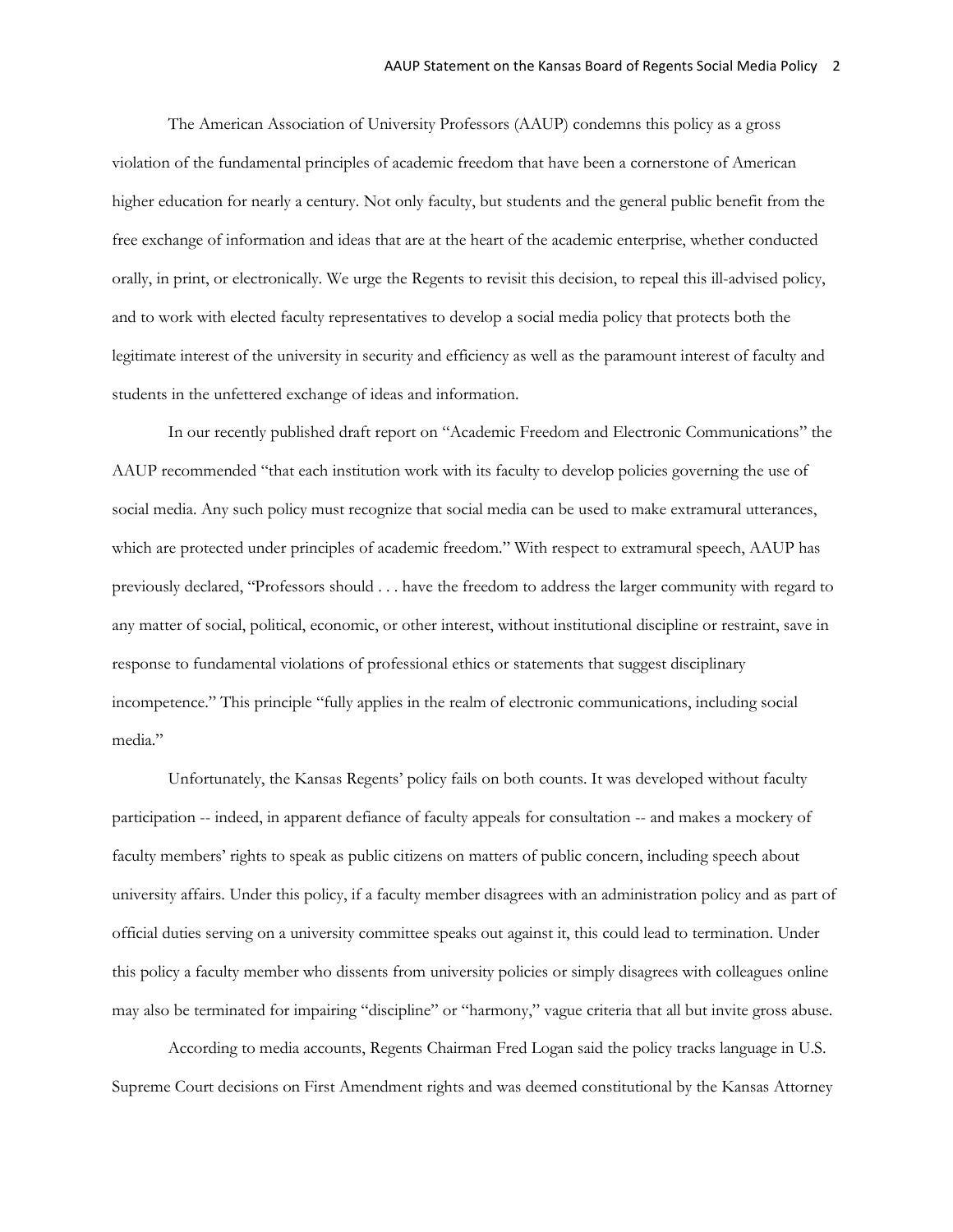General's office. But the policy seeks to apply to faculty expression the principles of the Court's 2006 decision in *Garcetti* v. *Ceballos*, in which the justices explicitly stated that the decision need not apply to scholarship and teaching in higher education and which left intact all public employees' rights to First Amendment protection for speech as citizens on matters of public concern. But even if the policy is Constitutional, that hardly means it is desirable. If unopposed and unmodified, it will surely yield multiple deleterious consequences for public higher education in Kansas. As University of Kansas provost Jeff Vitter warned the Regents, "You are potentially walking into a dangerous situation."

In a communication to faculty on December 19, University of Kansas chancellor Bernadette Gray-Little wrote:

Application of this policy falls to the individual universities. As is the case with other Regents policies governing faculty and staff rights and responsibilities, we will work closely with university governance on how to apply this policy at KU in a way that respects our university's core values and beliefs, as well as our rights and responsibilities as public university employees.

During discussion of the policy, board members made clear this policy is to be part of the ongoing conversation among the various stakeholder groups involved in the issue. Freedom of thought, inquiry and expression are central to the success of a university. We also know that as employees of a public flagship university, our words and actions are closely scrutinized. Indeed, a few weeks ago AAUP released a draft report on the challenges faced by the academy as we adopt these new social media tools.

While we certainly welcome the chancellor's reference to our report, we remain concerned that this "ongoing conversation" may well become one-sided both at Kansas and the other institutions in the state's public higher education system. And nothing in this statement suggests that university officials will seek the policy's repeal or replacement. Indeed, even before this policy was adopted the university suspended a faculty member for a controversial tweet about gun control that clearly should have enjoyed the protection of academic freedom. On December 5, even before this policy was promulgated, the university administration instructed faculty not to engage with state legislators without "checking in" with the administration. Under